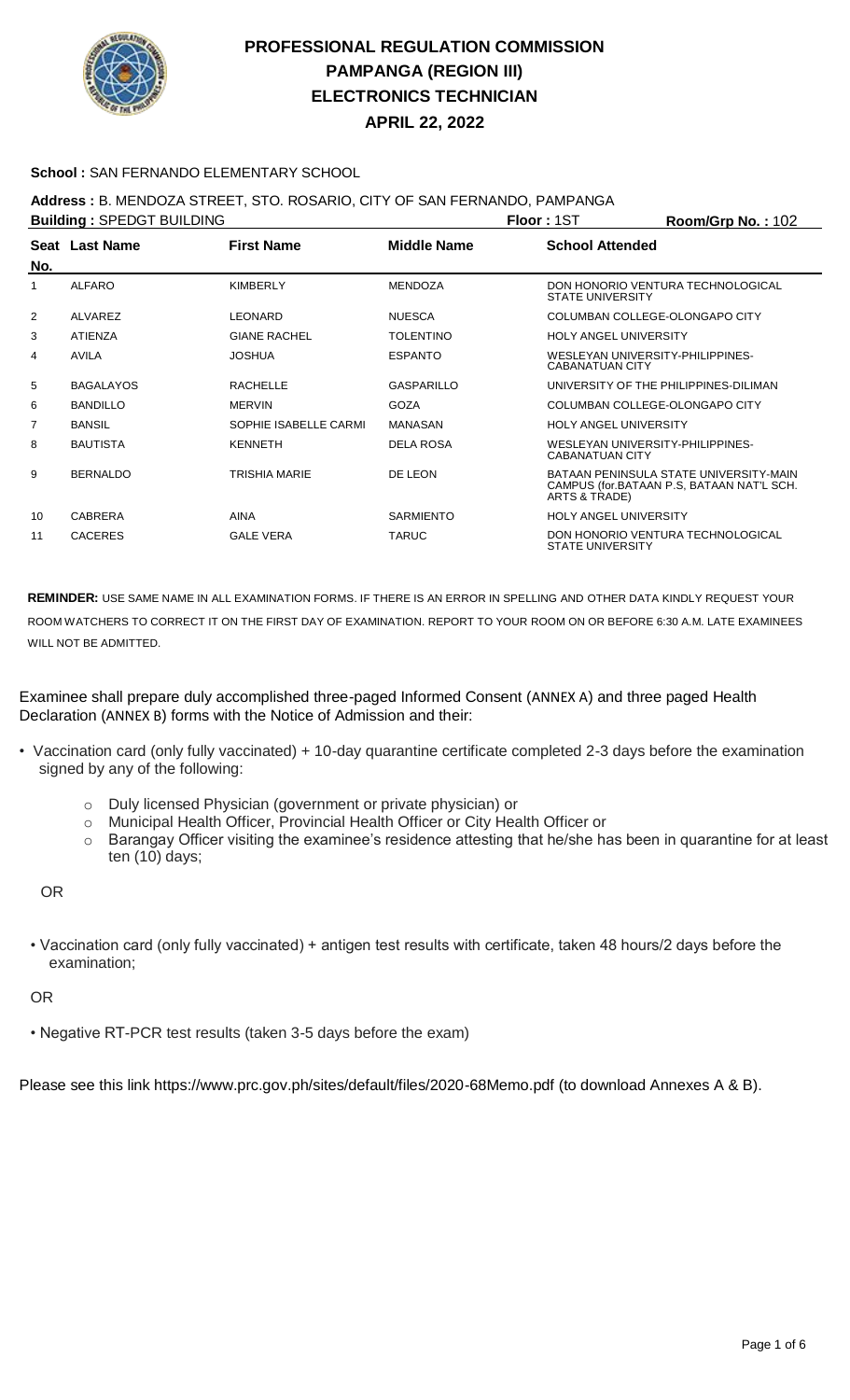

**APRIL 22, 2022**

### **School :** SAN FERNANDO ELEMENTARY SCHOOL

### **Address :** B. MENDOZA STREET, STO. ROSARIO, CITY OF SAN FERNANDO, PAMPANGA

|                | <b>Building: SPEDGT BUILDING</b> |                         |                    | <b>Floor: 1ST</b>                                          | Room/Grp No.: 103                 |
|----------------|----------------------------------|-------------------------|--------------------|------------------------------------------------------------|-----------------------------------|
| No.            | Seat Last Name                   | <b>First Name</b>       | <b>Middle Name</b> | <b>School Attended</b>                                     |                                   |
|                | <b>CAMPOS</b>                    | AIRENZ GLAZE            | <b>DELOS REYES</b> | COLUMBAN COLLEGE-OLONGAPO CITY                             |                                   |
| 2              | <b>CANALES</b>                   | <b>CHRISTINE COLEEN</b> | <b>SAGUM</b>       | <b>HOLY ANGEL UNIVERSITY</b>                               |                                   |
| 3              | <b>CENTENO</b>                   | LOUIS ANTONIO           | CRUZ               | WESLEYAN UNIVERSITY-PHILIPPINES-<br><b>CABANATUAN CITY</b> |                                   |
| 4              | <b>CORNEJO</b>                   | <b>GEVION</b>           | PANLAQUI           | LYCEUM SUBIC BAY, INC.                                     |                                   |
| 5              | <b>CORTEZ</b>                    | <b>KEVIN</b>            | <b>CABRERA</b>     | <b>STATE UNIVERSITY</b>                                    | DON HONORIO VENTURA TECHNOLOGICAL |
| 6              | <b>DALAY</b>                     | <b>MARY NICHOLE</b>     | <b>GARCIA</b>      | <b>STATE UNIVERSITY</b>                                    | DON HONORIO VENTURA TECHNOLOGICAL |
| $\overline{7}$ | <b>DAQUIZ</b>                    | <b>JILLMER</b>          | <b>MAGTALAS</b>    | <b>STATE UNIVERSITY</b>                                    | DON HONORIO VENTURA TECHNOLOGICAL |
| 8              | <b>DAVID</b>                     | MICHELLE ANN            | <b>MANGILA</b>     | <b>HOLY ANGEL UNIVERSITY</b>                               |                                   |
| 9              | DE DIOS                          | <b>MARK DANIELLE</b>    | <b>MANDAP</b>      | BULACAN STATE UNIVERSITY (for.BCAT)-<br><b>MALOLOS</b>     |                                   |
| 10             | DELA CRUZ                        | MARIELLA                | ORTIZ              | <b>STATE UNIVERSITY</b>                                    | DON HONORIO VENTURA TECHNOLOGICAL |
| 11             | <b>DIWA</b>                      | <b>JESTER ANNE</b>      | <b>PAULE</b>       | <b>HOLY ANGEL UNIVERSITY</b>                               |                                   |
|                |                                  |                         |                    |                                                            |                                   |

**REMINDER:** USE SAME NAME IN ALL EXAMINATION FORMS. IF THERE IS AN ERROR IN SPELLING AND OTHER DATA KINDLY REQUEST YOUR ROOM WATCHERS TO CORRECT IT ON THE FIRST DAY OF EXAMINATION. REPORT TO YOUR ROOM ON OR BEFORE 6:30 A.M. LATE EXAMINEES WILL NOT BE ADMITTED.

Examinee shall prepare duly accomplished three-paged Informed Consent (ANNEX A) and three paged Health Declaration (ANNEX B) forms with the Notice of Admission and their:

- Vaccination card (only fully vaccinated) + 10-day quarantine certificate completed 2-3 days before the examination signed by any of the following:
	- o Duly licensed Physician (government or private physician) or
	- o Municipal Health Officer, Provincial Health Officer or City Health Officer or
	- o Barangay Officer visiting the examinee's residence attesting that he/she has been in quarantine for at least ten (10) days;

#### OR

• Vaccination card (only fully vaccinated) + antigen test results with certificate, taken 48 hours/2 days before the examination;

#### OR

• Negative RT-PCR test results (taken 3-5 days before the exam)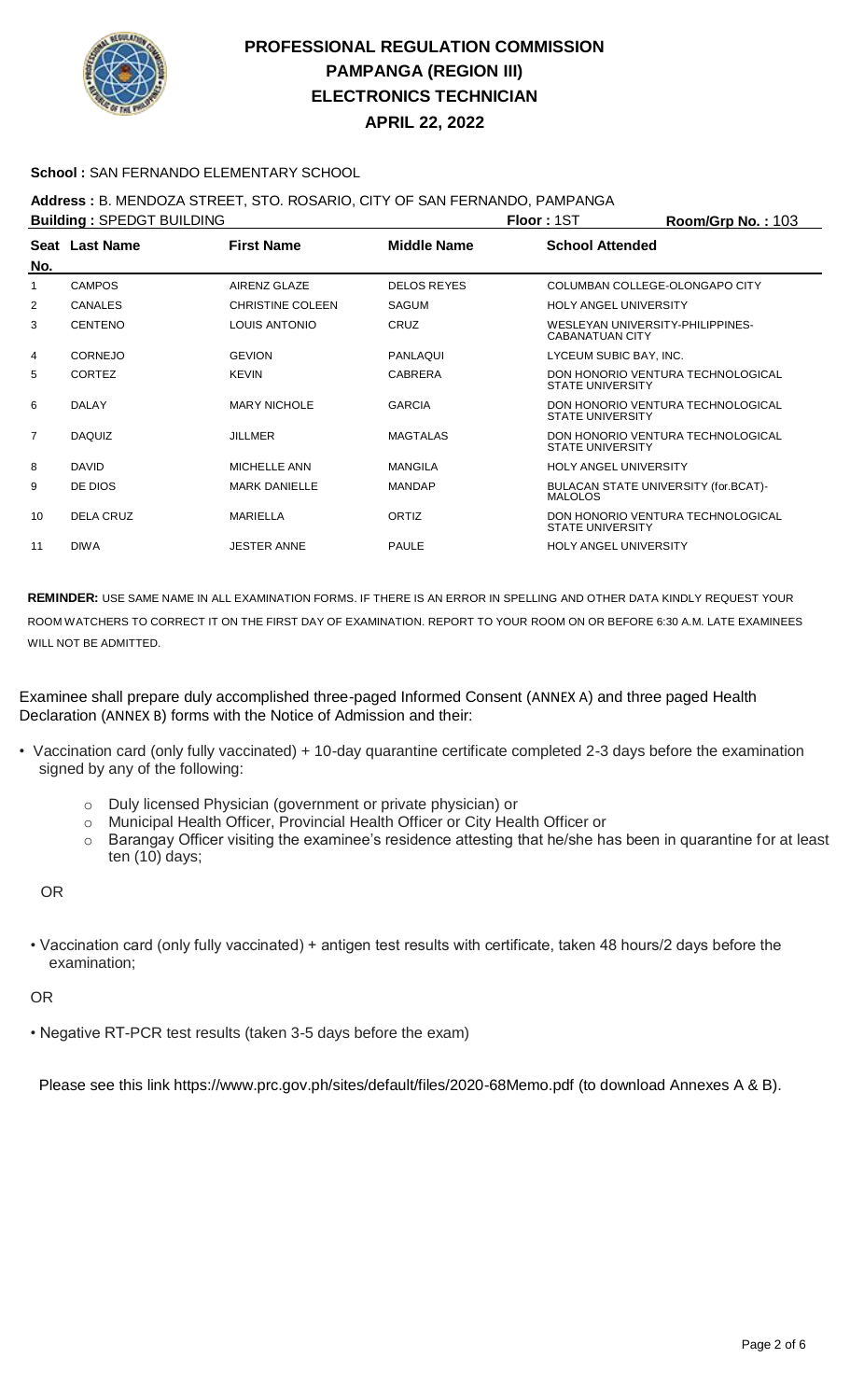

**APRIL 22, 2022**

#### **School :** SAN FERNANDO ELEMENTARY SCHOOL

### **Address :** B. MENDOZA STREET, STO. ROSARIO, CITY OF SAN FERNANDO, PAMPANGA

|                  |                      |                                  |                         | Room/Grp No.: 104                                                                                                                                                                                                                                                                                                                                                                                                               |
|------------------|----------------------|----------------------------------|-------------------------|---------------------------------------------------------------------------------------------------------------------------------------------------------------------------------------------------------------------------------------------------------------------------------------------------------------------------------------------------------------------------------------------------------------------------------|
| Seat Last Name   | <b>First Name</b>    | <b>Middle Name</b>               | <b>School Attended</b>  |                                                                                                                                                                                                                                                                                                                                                                                                                                 |
| <b>DIZON</b>     | ANGELO JEFFERSON     | <b>LACUESTA</b>                  |                         |                                                                                                                                                                                                                                                                                                                                                                                                                                 |
| <b>FIGUEROA</b>  | <b>CRISOSTOMO</b>    | <b>CRISOSTOMO</b>                | MALOLOS                 |                                                                                                                                                                                                                                                                                                                                                                                                                                 |
| <b>FULONG</b>    | RYAN JOSEPH          | QUIROZ                           | <b>STATE UNIVERSITY</b> |                                                                                                                                                                                                                                                                                                                                                                                                                                 |
| <b>GASCON</b>    | AARON                | QUIROZ                           | CABANATUAN CITY         |                                                                                                                                                                                                                                                                                                                                                                                                                                 |
| <b>GOB</b>       | <b>GABRIEL JEIYO</b> | <b>MANGALINO</b>                 |                         |                                                                                                                                                                                                                                                                                                                                                                                                                                 |
| <b>GOINGCO</b>   | <b>ALAINE</b>        | <b>MENDIOLA</b>                  |                         |                                                                                                                                                                                                                                                                                                                                                                                                                                 |
| <b>GONZALEES</b> | DAN JOSEPH           | <b>MAURO</b>                     | <b>CABANATUAN CITY</b>  |                                                                                                                                                                                                                                                                                                                                                                                                                                 |
| <b>GUBALLA</b>   | <b>GERALD JAMES</b>  | <b>MARTINEZ</b>                  | <b>MALOLOS</b>          |                                                                                                                                                                                                                                                                                                                                                                                                                                 |
| LAYSON           | <b>MARK JAMES</b>    | <b>BONDOC</b>                    | <b>STATE UNIVERSITY</b> |                                                                                                                                                                                                                                                                                                                                                                                                                                 |
| <b>LUCAS</b>     | <b>JOHN EMMANUEL</b> | MAGALONA                         | PHILIPPINES-MANILA      |                                                                                                                                                                                                                                                                                                                                                                                                                                 |
| <b>LUMBA</b>     | <b>MARIO LOUIS</b>   | UY                               |                         |                                                                                                                                                                                                                                                                                                                                                                                                                                 |
|                  |                      | <b>Building: SPEDGT BUILDING</b> |                         | <b>Floor: 1ST</b><br><b>HOLY ANGEL UNIVERSITY</b><br>BULACAN STATE UNIVERSITY (for.BCAT)-<br>DON HONORIO VENTURA TECHNOLOGICAL<br>WESLEYAN UNIVERSITY-PHILIPPINES-<br>UNIVERSITY OF THE PHILIPPINES-DILIMAN<br><b>HOLY ANGEL UNIVERSITY</b><br>WESLEYAN UNIVERSITY-PHILIPPINES-<br>BULACAN STATE UNIVERSITY (for.BCAT)-<br>DON HONORIO VENTURA TECHNOLOGICAL<br>TECHNOLOGICAL UNIVERSITY OF THE<br><b>HOLY ANGEL UNIVERSITY</b> |

**REMINDER:** USE SAME NAME IN ALL EXAMINATION FORMS. IF THERE IS AN ERROR IN SPELLING AND OTHER DATA KINDLY REQUEST YOUR ROOM WATCHERS TO CORRECT IT ON THE FIRST DAY OF EXAMINATION. REPORT TO YOUR ROOM ON OR BEFORE 6:30 A.M. LATE EXAMINEES WILL NOT BE ADMITTED.

Examinee shall prepare duly accomplished three-paged Informed Consent (ANNEX A) and three paged Health Declaration (ANNEX B) forms with the Notice of Admission and their:

- Vaccination card (only fully vaccinated) + 10-day quarantine certificate completed 2-3 days before the examination signed by any of the following:
	- o Duly licensed Physician (government or private physician) or
	- o Municipal Health Officer, Provincial Health Officer or City Health Officer or
	- o Barangay Officer visiting the examinee's residence attesting that he/she has been in quarantine for at least ten (10) days;

OR

• Vaccination card (only fully vaccinated) + antigen test results with certificate, taken 48 hours/2 days before the examination;

OR

• Negative RT-PCR test results (taken 3-5 days before the exam)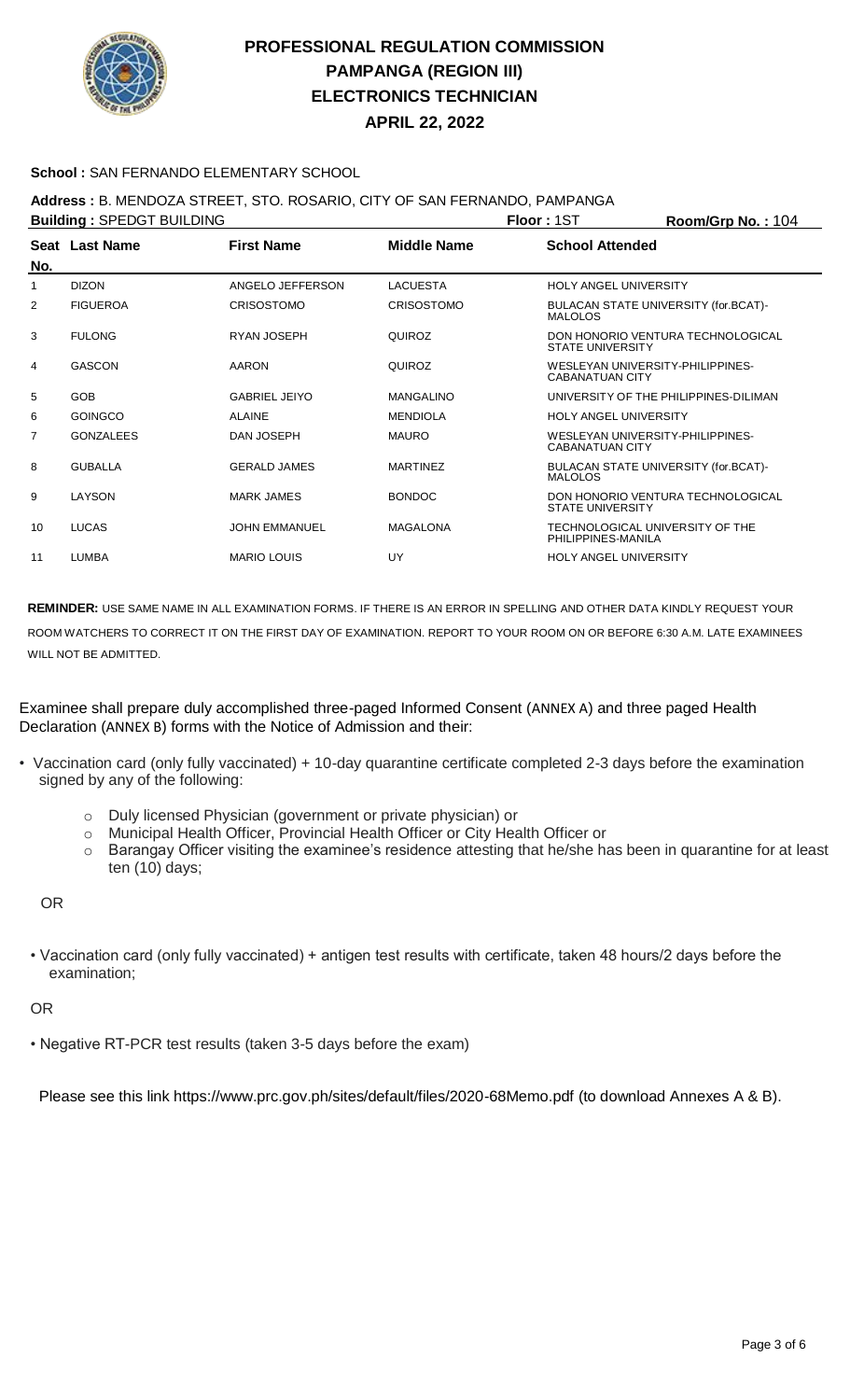

**APRIL 22, 2022**

#### **School :** SAN FERNANDO ELEMENTARY SCHOOL

### **Address :** B. MENDOZA STREET, STO. ROSARIO, CITY OF SAN FERNANDO, PAMPANGA

|                | <b>Building: SPEDGT BUILDING</b> |                       |                    | <b>Floor: 1ST</b>              | Room/Grp No.: 105                       |
|----------------|----------------------------------|-----------------------|--------------------|--------------------------------|-----------------------------------------|
| No.            | Seat Last Name                   | <b>First Name</b>     | <b>Middle Name</b> | <b>School Attended</b>         |                                         |
|                | <b>MACABULOS</b>                 | <b>BENIGN CHESTER</b> | <b>MEDINA</b>      | COLUMBAN COLLEGE-OLONGAPO CITY |                                         |
| 2              | <b>MANITI</b>                    | <b>JERSON</b>         | <b>SALITA</b>      | <b>STATE UNIVERSITY</b>        | DON HONORIO VENTURA TECHNOLOGICAL       |
| 3              | MANLULU                          | <b>VANESSA</b>        | CANLAS             | <b>STATE UNIVERSITY</b>        | DON HONORIO VENTURA TECHNOLOGICAL       |
| 4              | MATAGA                           | <b>MICHELLE</b>       | <b>MENDOZA</b>     | OF TECH.)                      | TARLAC STATE UNIVERSITY (TARLAC COLLEGE |
| 5              | <b>MENDIGORIN</b>                | <b>ALLEN DALE</b>     | <b>MONTEMAYOR</b>  | COLUMBAN COLLEGE-OLONGAPO CITY |                                         |
| 6              | <b>MUSNGI</b>                    | <b>ARMAN</b>          | <b>GUEVARRA</b>    | <b>HOLY ANGEL UNIVERSITY</b>   |                                         |
| $\overline{7}$ | <b>MUYANO</b>                    | <b>JOSON</b>          | <b>GABIS</b>       | <b>SAINT LOUIS UNIVERSITY</b>  |                                         |
| 8              | <b>NAVARRO</b>                   | <b>ISAIAH DENIEL</b>  | <b>ALDAY</b>       | <b>HOLY ANGEL UNIVERSITY</b>   |                                         |
| 9              | <b>NOLASCO</b>                   | <b>KATE PAULENE</b>   | <b>BAUN</b>        | <b>HOLY ANGEL UNIVERSITY</b>   |                                         |
| 10             | <b>NUNAG</b>                     | <b>LANCE TRISTAN</b>  | <b>SORIANO</b>     | <b>HOLY ANGEL UNIVERSITY</b>   |                                         |
| 11             | <b>PACIS</b>                     | ANGELO FERNANDO       | <b>MALABED</b>     | <b>HOLY ANGEL UNIVERSITY</b>   |                                         |
|                |                                  |                       |                    |                                |                                         |

**REMINDER:** USE SAME NAME IN ALL EXAMINATION FORMS. IF THERE IS AN ERROR IN SPELLING AND OTHER DATA KINDLY REQUEST YOUR ROOM WATCHERS TO CORRECT IT ON THE FIRST DAY OF EXAMINATION. REPORT TO YOUR ROOM ON OR BEFORE 6:30 A.M. LATE EXAMINEES WILL NOT BE ADMITTED.

Examinee shall prepare duly accomplished three-paged Informed Consent (ANNEX A) and three paged Health Declaration (ANNEX B) forms with the Notice of Admission and their:

- Vaccination card (only fully vaccinated) + 10-day quarantine certificate completed 2-3 days before the examination signed by any of the following:
	- o Duly licensed Physician (government or private physician) or
	- o Municipal Health Officer, Provincial Health Officer or City Health Officer or
	- o Barangay Officer visiting the examinee's residence attesting that he/she has been in quarantine for at least ten (10) days;

OR

• Vaccination card (only fully vaccinated) + antigen test results with certificate, taken 48 hours/2 days before the examination;

OR

• Negative RT-PCR test results (taken 3-5 days before the exam)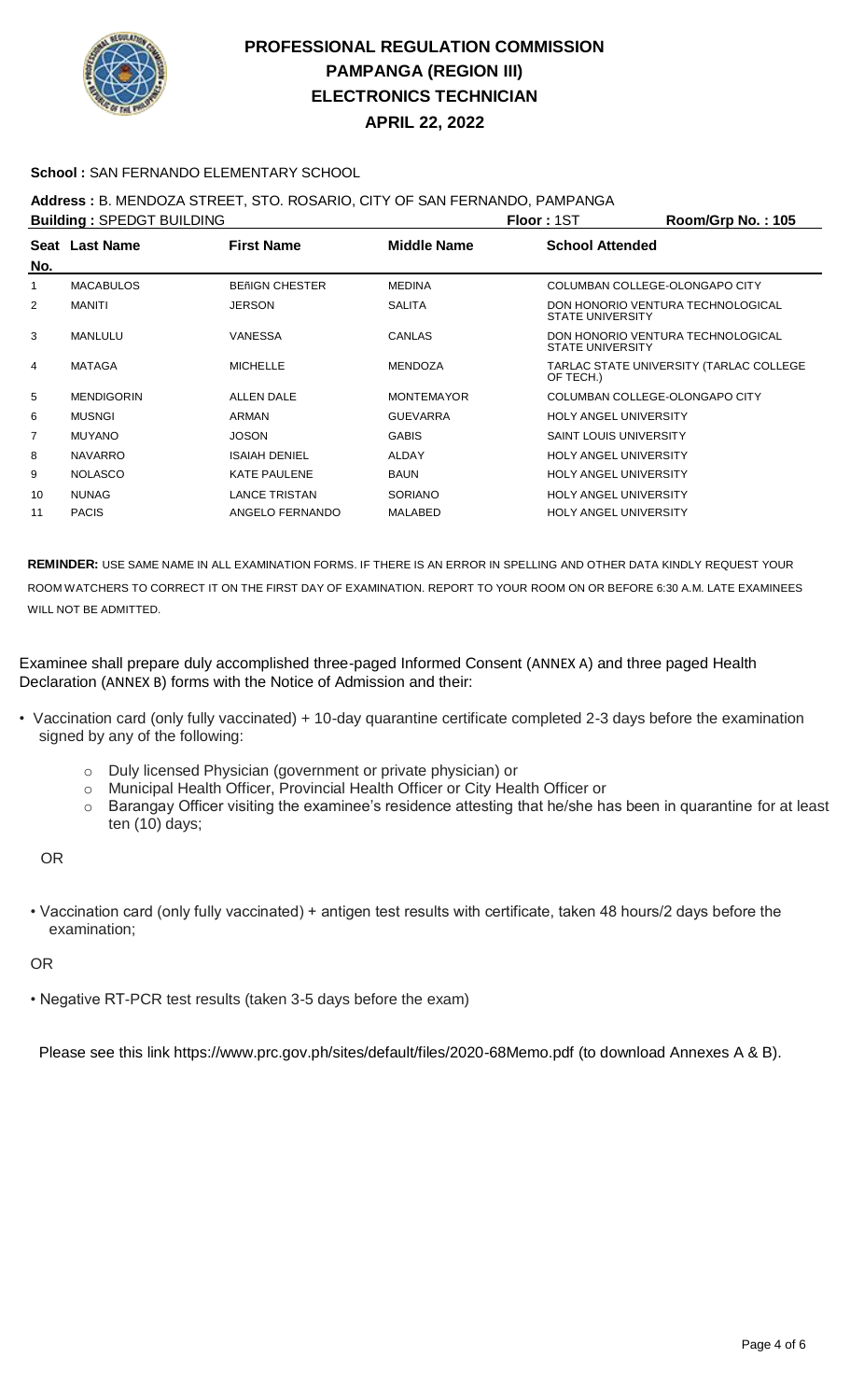

**APRIL 22, 2022**

#### **School :** SAN FERNANDO ELEMENTARY SCHOOL

### **Address :** B. MENDOZA STREET, STO. ROSARIO, CITY OF SAN FERNANDO, PAMPANGA

| <b>Building: SPEDGT BUILDING</b> |                |                          |                    | <b>Floor: 2ND</b>                                          | Room/Grp No.: 201                       |
|----------------------------------|----------------|--------------------------|--------------------|------------------------------------------------------------|-----------------------------------------|
| No.                              | Seat Last Name | <b>First Name</b>        | <b>Middle Name</b> | <b>School Attended</b>                                     |                                         |
|                                  | <b>PALER</b>   | <b>KEANNA PAMELA</b>     | DE LEON            | <b>HOLY ANGEL UNIVERSITY</b>                               |                                         |
| 2                                | <b>PASCUA</b>  | <b>ROWELL MARTIN</b>     | <b>ERESE</b>       | TECHNOLOGICAL INSTITUTE OF THE<br>PHILIPPINES-MANILA       |                                         |
| 3                                | <b>PASCUA</b>  | <b>VAN LOUEL</b>         | <b>VIRAY</b>       | <b>HOLY ANGEL UNIVERSITY</b>                               |                                         |
| 4                                | PELAYO         | <b>JHOHN RAMSES</b>      | <b>BORROMEO</b>    |                                                            | MAPUA UNIVERSITY (FOR M.I.T.) - MANILA  |
| 5                                | PELAYO         | KEVIN NIÑO               | <b>GALLARDO</b>    | <b>HOLY ANGEL UNIVERSITY</b>                               |                                         |
| 6                                | QUINTO         | <b>DJON JIREH</b>        | ARCEGA             | WESLEYAN UNIVERSITY-PHILIPPINES-<br><b>CABANATUAN CITY</b> |                                         |
| $\overline{7}$                   | <b>RABULAN</b> | ANGELICA                 | <b>TIZON</b>       | OF TECH.)                                                  | TARLAC STATE UNIVERSITY (TARLAC COLLEGE |
| 8                                | <b>RAMOS</b>   | <b>CHARENCE PATRICIA</b> | <b>LOPEZ</b>       | <b>HOLY ANGEL UNIVERSITY</b>                               |                                         |
| 9                                | <b>ROXAS</b>   | <b>MATTHEW</b>           | DE LUNA            | WESLEYAN UNIVERSITY-PHILIPPINES-<br><b>CABANATUAN CITY</b> |                                         |
| 10                               | SAGUTA-ON      | <b>LOUISLYN</b>          | ABELLA             | UNIVERSITY OF ANTIQUE-SIBALOM                              |                                         |
| 11                               | <b>SAMBILE</b> | ANSLEE                   | <b>PALAD</b>       | OF TECH.)                                                  | TARLAC STATE UNIVERSITY (TARLAC COLLEGE |

**REMINDER:** USE SAME NAME IN ALL EXAMINATION FORMS. IF THERE IS AN ERROR IN SPELLING AND OTHER DATA KINDLY REQUEST YOUR ROOM WATCHERS TO CORRECT IT ON THE FIRST DAY OF EXAMINATION. REPORT TO YOUR ROOM ON OR BEFORE 6:30 A.M. LATE EXAMINEES WILL NOT BE ADMITTED.

#### Examinee shall prepare duly accomplished three-paged Informed Consent (ANNEX A) and three paged Health Declaration (ANNEX B) forms with the Notice of Admission and their:

- Vaccination card (only fully vaccinated) + 10-day quarantine certificate completed 2-3 days before the examination signed by any of the following:
	- o Duly licensed Physician (government or private physician) or
	- o Municipal Health Officer, Provincial Health Officer or City Health Officer or
	- o Barangay Officer visiting the examinee's residence attesting that he/she has been in quarantine for at least ten (10) days;

OR

• Vaccination card (only fully vaccinated) + antigen test results with certificate, taken 48 hours/2 days before the examination;

OR

• Negative RT-PCR test results (taken 3-5 days before the exam)